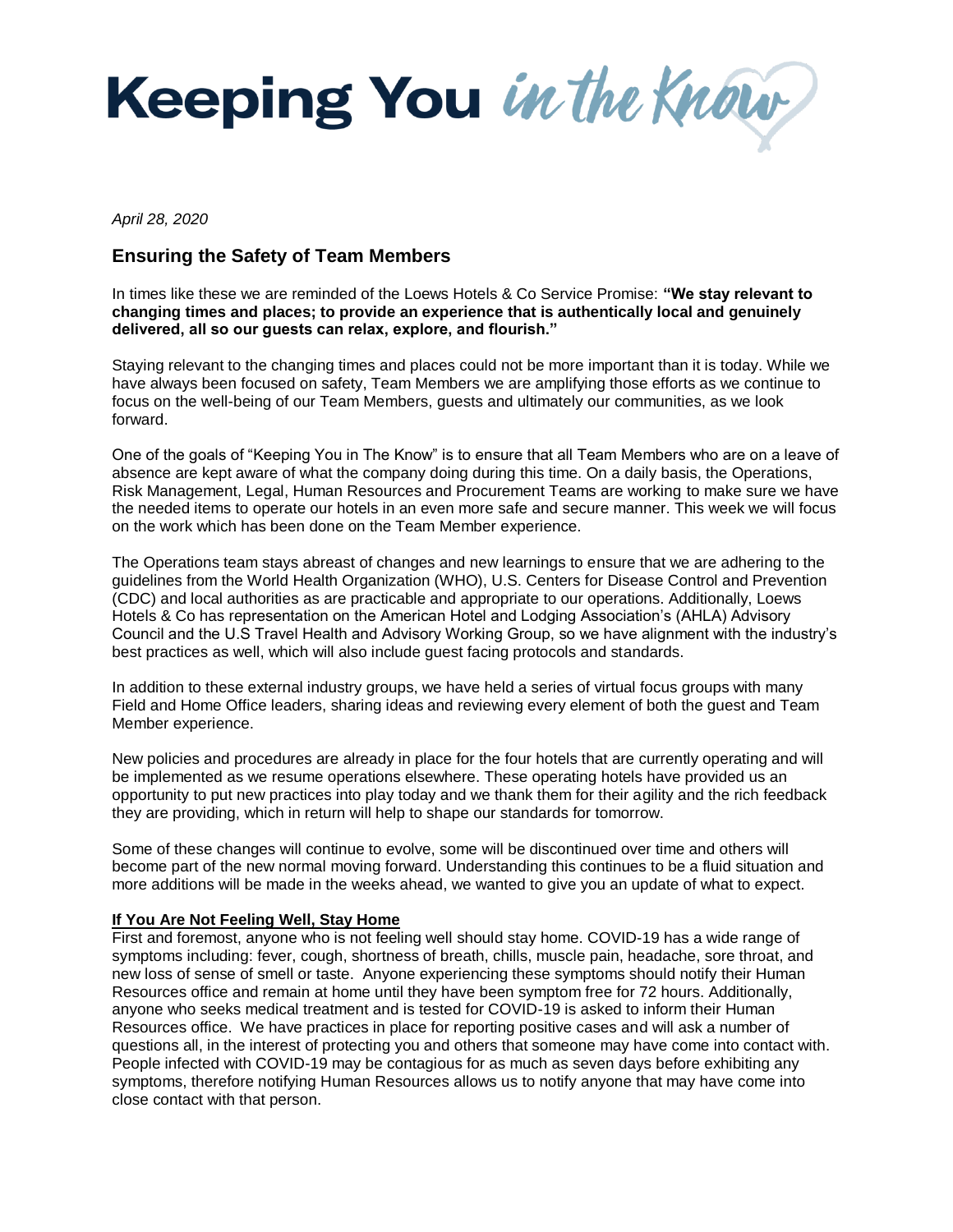Keeping You in the Know

# **Social Distancing**

According to the CDC, "The virus that causes COVID-19 is thought to spread mainly from person to person, primarily through respiratory droplets produced when an infected person coughs or sneezes. These droplets can land in the mouths or noses of people who are nearby or possibly be inhaled into the lungs. Spread is more likely when people are in close contact with one another (within about 6 feet)." In other words, the best means of avoiding exposure, is ensuring social distancing by keeping at least six feet apart from other people, not gathering in groups and avoiding crowded places. Staying away from those who are sick is certainly important, however individuals may not be aware they are sick and some are asymptomatic. According to the CDC, recent studies have shown people who are infected but do not have symptoms play a role in the spread of the virus.

Protocols are being developed to ensure appropriate social distancing in Team Member areas such as the Team Member entrance, locker rooms and the cafeteria. Distancing markers and other distancing practices will be used in common areas within our properties where Team Members and guests are likely to congregate in larger numbers.

#### **Hand Washing and Hand Sanitizer Stations**

Team Members should properly wash their hands with hot water and soap at least every hour, in addition to doing so after sneezing, coughing, handling garbage or any unclean surface/item.

Where hot water and soap may not be available, high alcohol content hand sanitizer stations have been added to both our Heart of the House and Front of the House high trafficked areas. These include front desks, outlets, fitness centers, meetings spaces, and both guest and service elevator landings.

Team Members will have access to ensure they are able to sanitize their hands frequently throughout the day regardless of the area they work in.

# **Personal Protective Equipment (PPE)**

We will be providing the proper protective equipment for our Team Members and will continue to monitor the CDC recommendations and may adjust these practices as the situation changes.

#### **Masks**

Today, while social distancing and frequent hand washing remain the best defenses for the spread of the virus, we will require vendors to wear masks and give Team Members the option to wear an isolation/cloth mask, which follows our mask guidelines. As we resume operations and more Team Members and guests are on property, we will likely require all to wear masks. Masks are an important defense in protecting others. Simply put, you wear a mask to protect others and if all are in masks, all are safer especially when social distancing may be difficult to adhere to 100% of the time.

#### **Gloves**

Wearing disposable gloves that are changed out consistently and disposed of properly is another means of protection. Team Members involved in a multitude of activities where they are touching or cleaning surfaces will be required to wear gloves. Since gloves may create a false sense of protection, and if not used correctly could actually promote the spread of germs, guidelines have been developed on how to properly put on and remove gloves and when they should be worn.

## **Temperature Checks**

Today Team Members and Vendors undergo temperature scans prior to entering the hotel, conducted via thermal no touch temperature scanners. No Team Member or Vendor with a fever of 100.3 or greater is